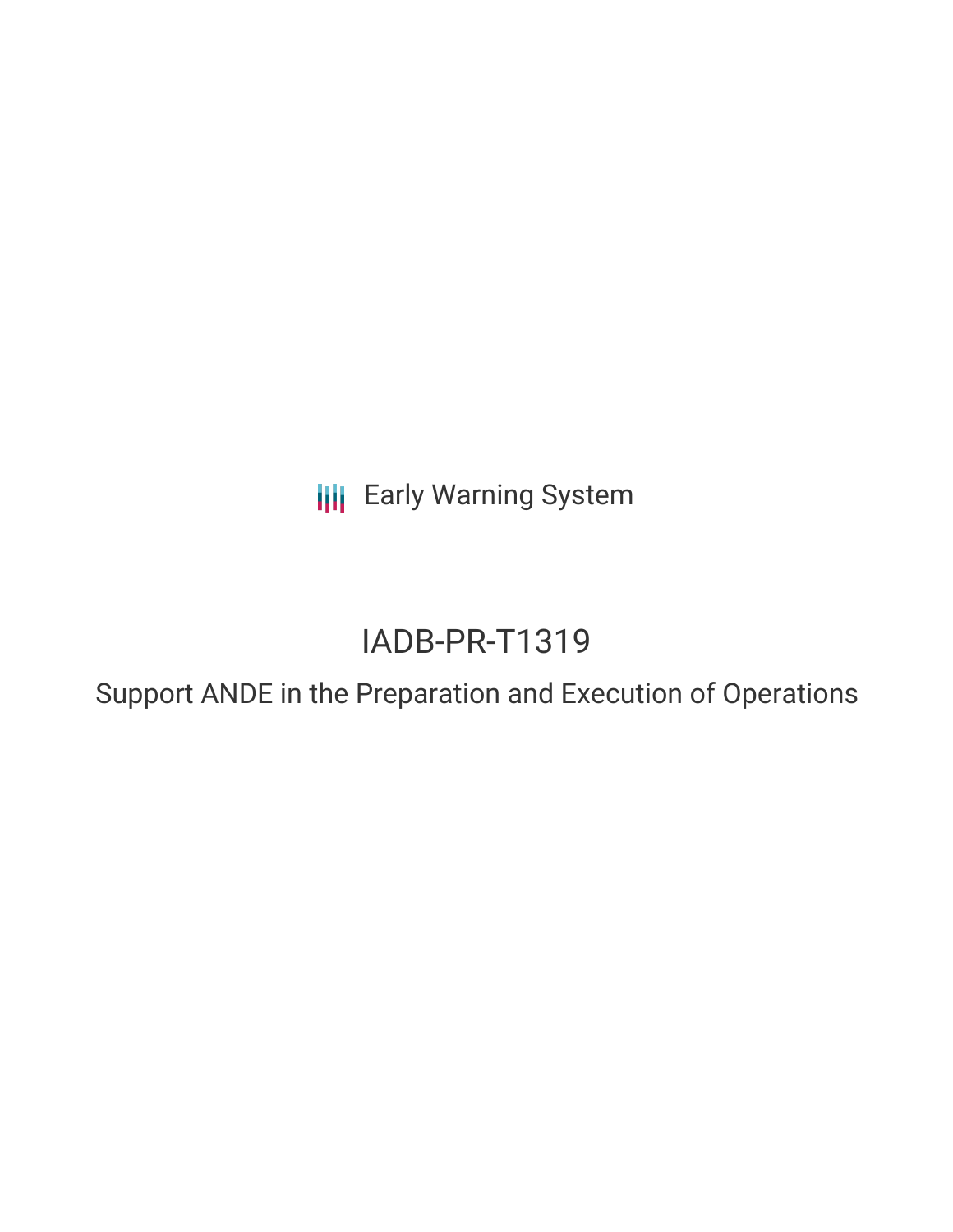### **Quick Facts**

| <b>Countries</b>               | Paraguay                                                  |
|--------------------------------|-----------------------------------------------------------|
| <b>Specific Location</b>       | UNINFORMED                                                |
| <b>Financial Institutions</b>  | Inter-American Development Bank (IADB)                    |
| <b>Status</b>                  | Approved                                                  |
| <b>Bank Risk Rating</b>        | C                                                         |
| <b>Voting Date</b>             | 2021-12-15                                                |
| <b>Borrower</b>                | Goverment of Paraguay                                     |
| <b>Sectors</b>                 | Energy, Hydropower, Infrastructure, Technical Cooperation |
| <b>Investment Type(s)</b>      | Grant                                                     |
| <b>Investment Amount (USD)</b> | $$0.15$ million                                           |
| <b>Project Cost (USD)</b>      | $$0.15$ million                                           |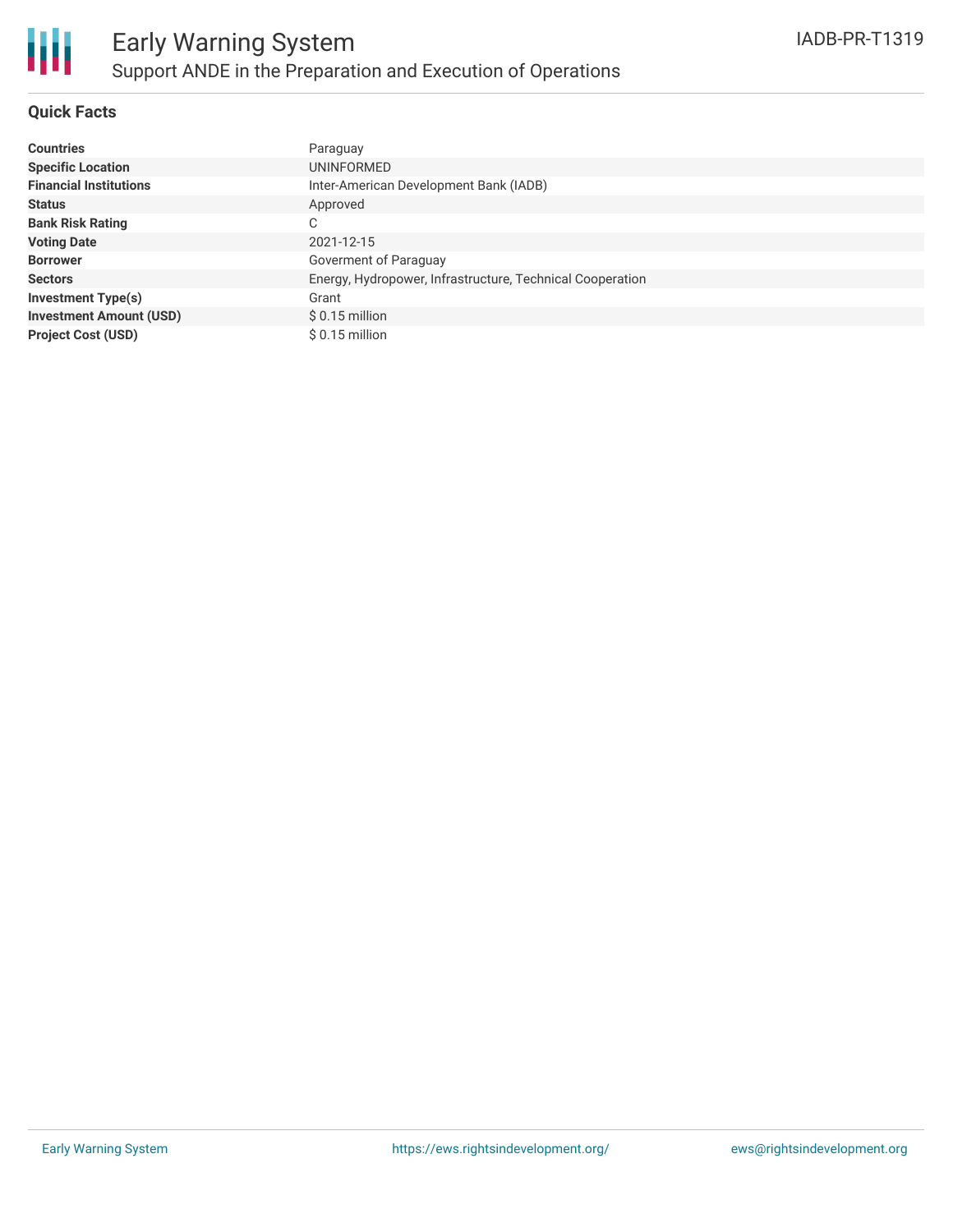

## **Project Description**

The general objective of the CCLIP (Phases I and II) is to contribute to the economic development of the country through a sustainable, reliable and efficient electricity supply. This TC will support the preparation and execution of operations Rehabilitation and Modernization Program for the Acaray Hydropower Plant, Expansion of the High Voltage Transmission System and Energy Efficiency Actions Phase I and Phase II and the preparation of future operations.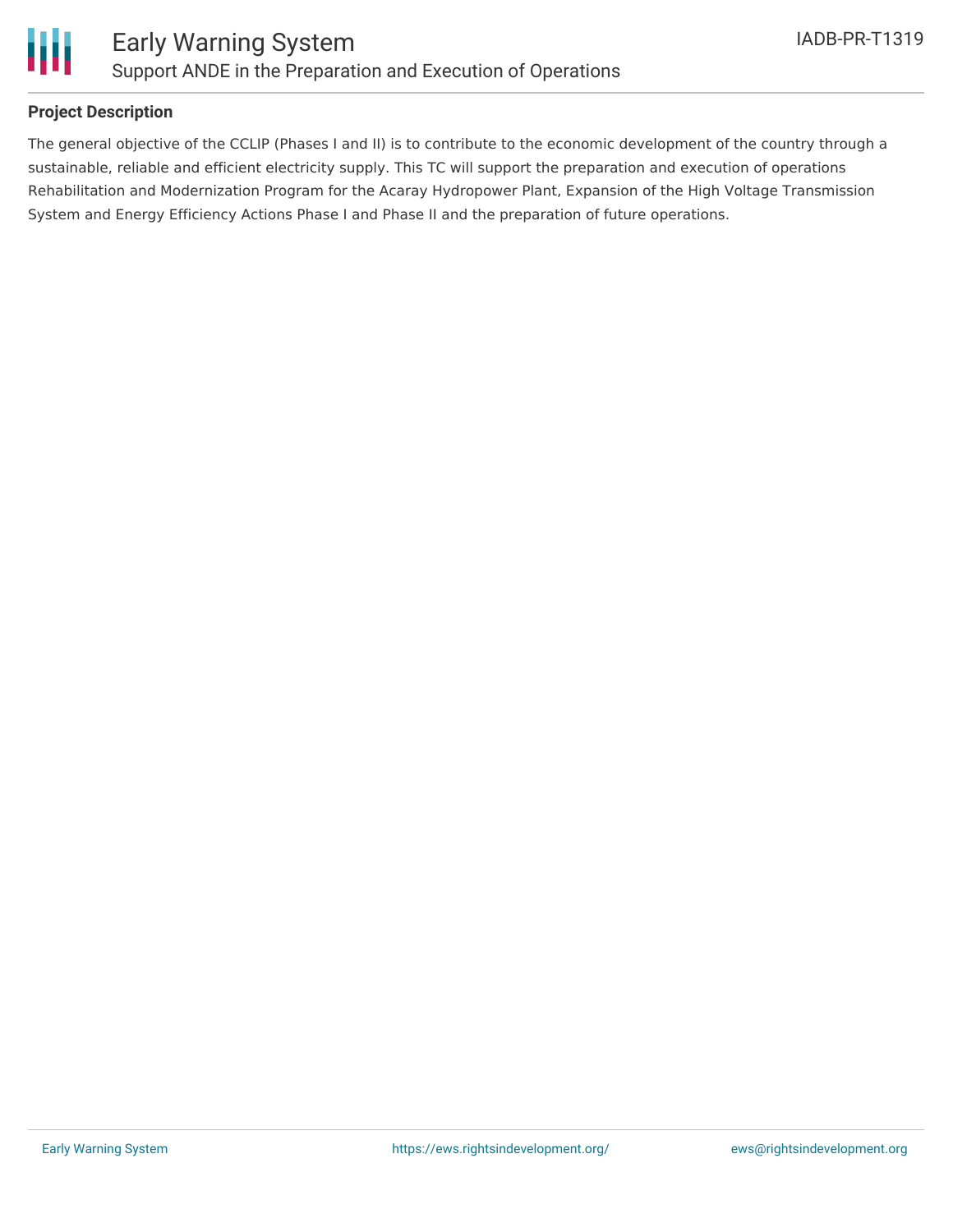

### **Investment Description**

• Inter-American Development Bank (IADB)